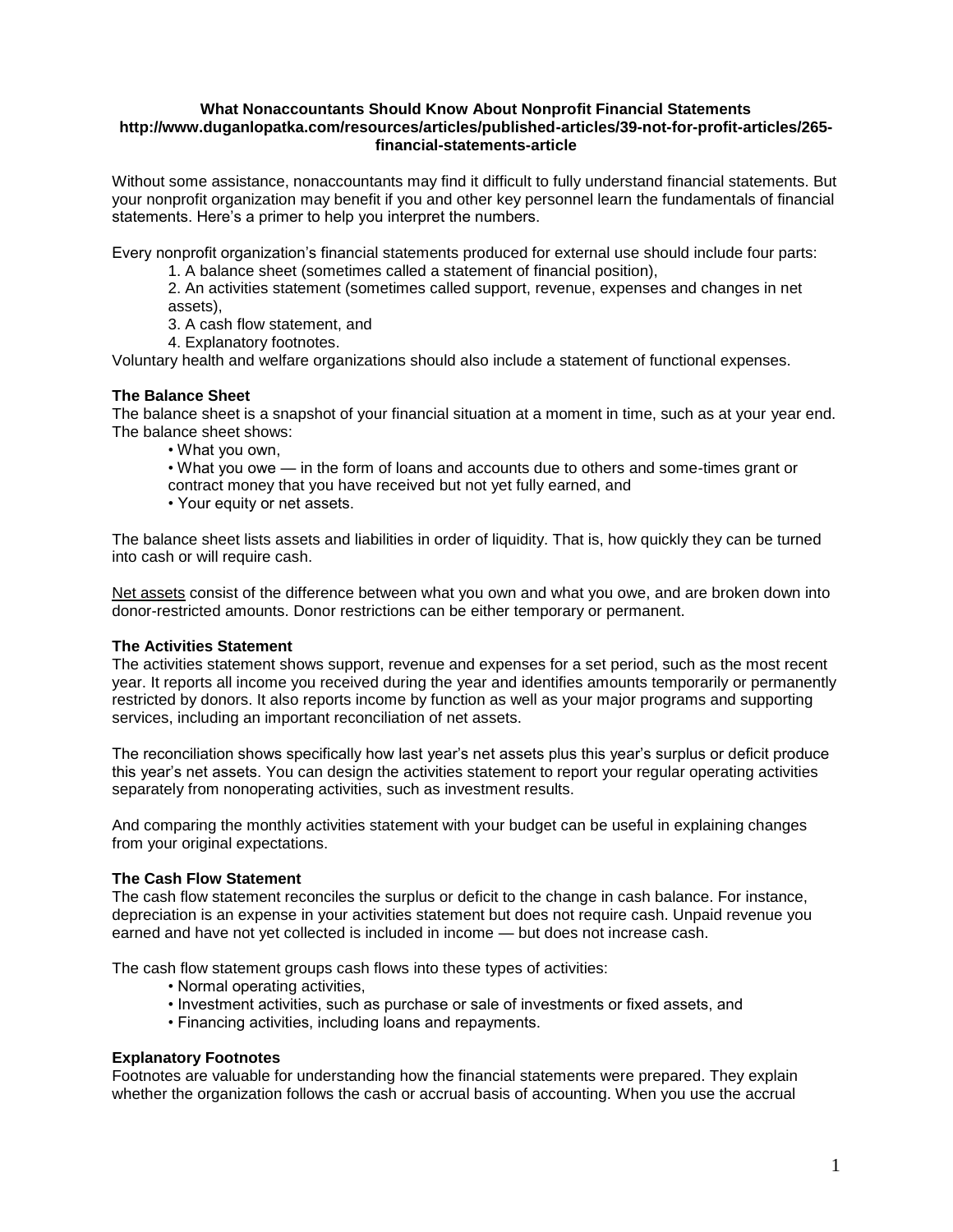basis, you record revenue when earned and expenses when incurred, not when they are paid. Footnotes provide additional information about:

- Equipment depreciation,
- Loan terms,
- Lease commitments,
- Other potential liabilities, and
- Volunteer services and other contributions.

#### **Reviewing Financial Statements**

What should you look for when you review a financial statement? Start with the surplus or deficit.

Nonprofit organizations can have either in any year, but repeated deficits or results that differ greatly from budgets are cause for concern.

Other important topics to consider in your financial review include:

Donor restrictions. The financial statements should use net asset classes to reflect donor restrictions, including both temporary restrictions that will be removed by events or the passage of time and permanent restrictions, such as donor-established permanent endowment funds.

Board designations. Only donors can impose restrictions. The board may choose to use unrestricted assets for a specific purpose. Unlike donor restrictions, board designations can be changed at the governing board's discretion.

Donor conditions. Donor-imposed conditions on contributions are outside your control. For example, matching requirements mean that contributions are not recorded. But if donors have not imposed conditions, donor-pledged contributions should be recognized in the financial statements even if you won't receive them until a future year.

Timeliness. The date financial information is available depends on your nonprofit's complexity and need for outside information, such as invoices from suppliers and reports from investment managers. But in general, information the organization prepares should be available within four to 12 weeks after the balance-sheet date.

Investments. Look at your investment return. Have you adopted a sound and prudent investment policy, taking into account how long the money can be tied up?

For example, have you placed funds that can be invested for only a few weeks or months in moneymarket accounts, and invested endowment or retirement-plan funds in a diversified portfolio of stocks and bonds? Ask board members or outsiders with financial expertise to help develop your investment policy. Most important, make sure your organization follows the policy.

Functional expenses. Expenses should be reported by the function they accomplish. Each major program can be a function. Together these are referred to as program expenses. Operating costs should be classified as management and general. Costs to bring in contributions and donations should be classified as fundraising costs.

Some organizations also have membership-development costs. Supporting services include management and general, fundraising and membership development.

Aging of amounts owed to the organization. The age of receivables due the organization is important. The older these become, the less likely they'll be collected. Watch the trends here. Be sure a collection policy is in place and that it is followed.

Ratios. Important ratios that will help you understand financial statements include: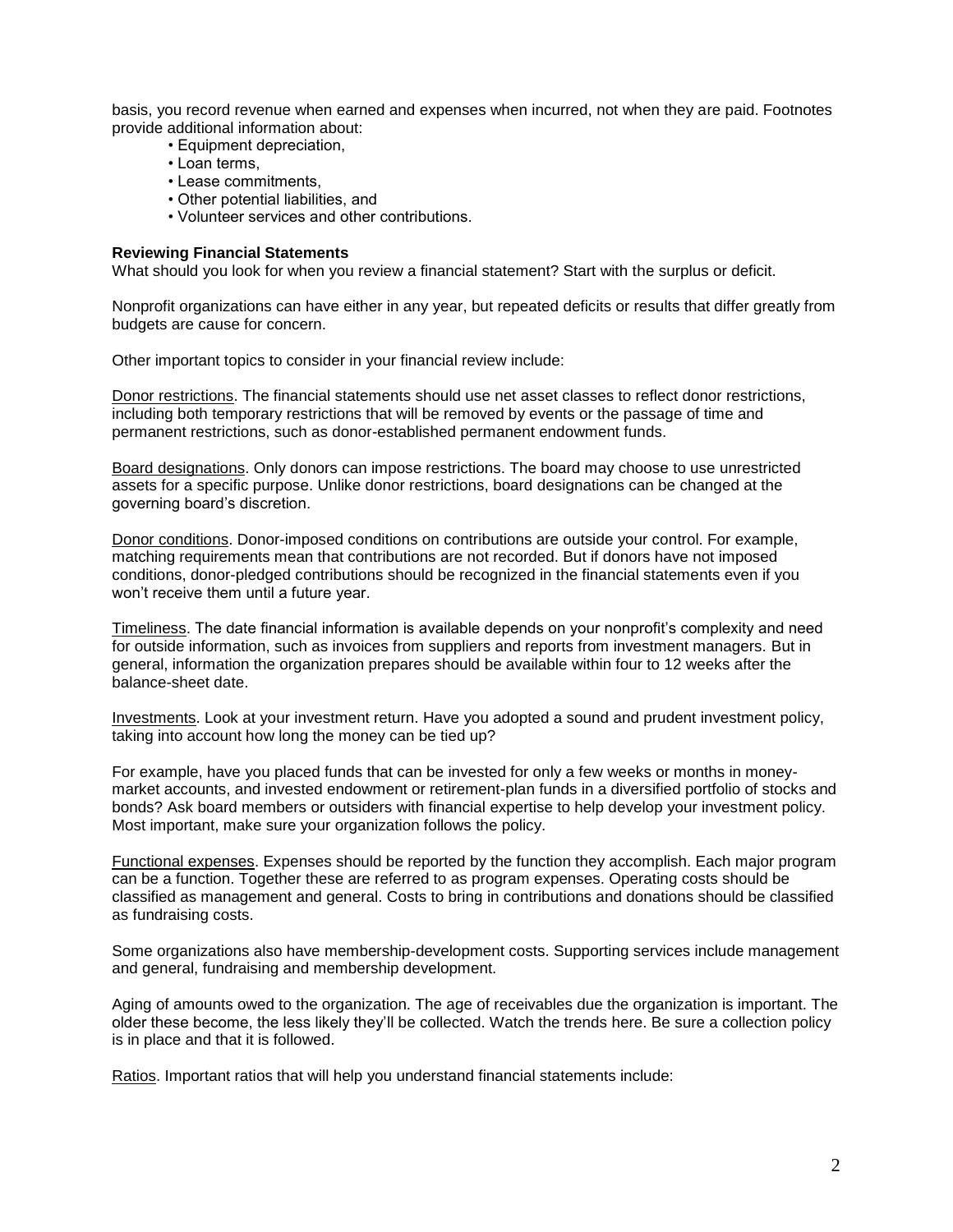• *Current ratio.* Obtain this ratio by dividing current assets by current liabilities. This ratio shows the nonprofit's ability to pay its current bills and should generally be not less than 1 to 1.

• *Program services percentage*. Dividing program services by total expenses shows what portion of your expenditures you use to provide direct service. Dividing program services by total support and revenue gives insight into how much of your total budget you spend on program services. Generally, a percentage of 70% to 85% or more is good, but this depends on the nature of your organization. Organizations must spend at least 75% of their total revenue each year on program services to be a part of the combined federal United Way campaign.

• *Ratio of fundraising costs to fund-raising revenue*. This ratio gives insight into the cost of raising money for a specific event and also for your entire fundraising activity. Although this ratio varies widely, fundraising costs exceeding 50% of the revenue raised may cause questions about your primary purpose. When calculating fundraising costs, do not classify direct expenses, such as meal costs for a fundraising dinner, as fundraising costs.

Tax-filing requirements. Be sure that annual filings are complete and familiarize yourself with the content of these public documents that anyone may peruse. Some important federal filings include:

- Form 990 or 990EZ and 990 Schedule A for all organizations eligible to receive contributions,
- Form 990T for organizations that conduct unrelated business activities, and
- Form 5500 for organizations with employer-funded qualified retirement plans or employee benefits plans.

Computer security. Determine what computer-security measures the organization uses, including backups and off-site storage of backups, password and surge protection, and up-to-date antivirus software.

#### **Independent Accountants**

Independent accountants reporting on an organization's financial statements supply an accompanying letter stating which of the four types of report they prepared:

1. An audit report, which represents the most thorough level of verification and typically includes confirmation of accounts with outsiders and verification of calculations,

2. A compliance audit, which is also fairly extensive and focuses on verifying com-pliance with requirements of specific funding grants or contracts,

3. A review, which is less intensive and typically involves analysis of normal relationships — such as comparisons of loan interest with amounts owed, payroll taxes with payroll, and account balances or activity with those of previous years and with budgets, or

4. A compilation, which involves the least oversight and is limited to putting information received into proper financial statement format without further investigation or analysis.

But regardless of the type of service provided, the independent accountant will look further if anything appears to be wrong.

## **Understanding Is Key**

These explanations of balance sheets, activities statements, cash flow statements and explanatory footnotes should help demystify the language of accountancy. With demystification should come understanding, allowing you to interpret the numbers like a pro. The importance of understanding financial statements can hardly be overemphasized.

Other resources: **The SEC's Beginners' Guide to Financial Statements** http://www.sec.gov/investor/pubs/begfinstmtguide.htm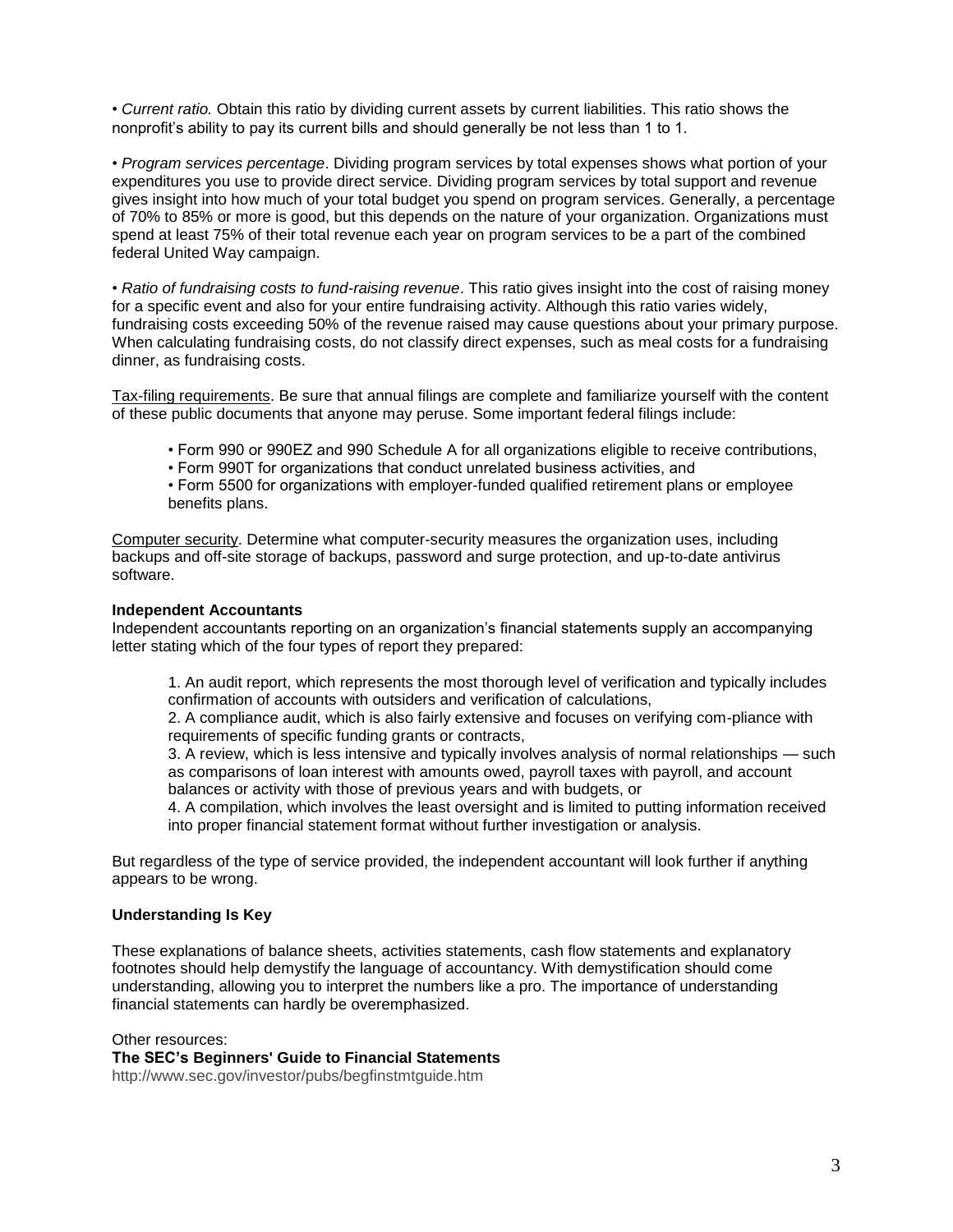# **Preparing and Understanding Financial Statements**

From Free Church Accounting http://www.freechurchaccounting.com/understanding\_financial\_statements.html

The required principal financial statements are the statement of activity; the statement of financial position; and the statement of cash flows. The order in which the statements are normally prepared and the nature of the data presented in each statement are as follows:

**[Statement of Activity](http://www.freechurchaccounting.com/statement_of_activity.html) (Statement of Revenue and Expense)**—a summary of your organization's support and revenue, expenses, and changes in net assets for a specific period of time, such as a month or year.

The statement of activity, also known as the statement of revenue and expenses, reflects a church's or nonprofits support and revenue, expenses, and changes in net assets (fund balances) for a certain period of time such as month, quarter, or year.

It shows the church's or nonprofit's source of income and how they used their resources. The form of the statement will depend on the type and size of an organization and the accounting method used. However, the statement must show the changes in restricted, temporary restricted, permanently restricted and total net assets.

When preparing a statement of activity using the [pure fund accounting](http://www.freechurchaccounting.com/fundaccounting.html) method, you will show each of your funds individually in columns.

When preparing this statement using the Statement of Financial Accounting Standards (SFAS) Numbers 116 and 117, you will use the restricted, unrestricted, and permanently restricted headings in your columns.

Both methods are correct.

**[Statement of Financial Position](http://www.freechurchaccounting.com/statement_of_financial_position.html) (Balance Sheet)**—a list of the assets, liabilities, and net assets as of a specific date, usually at the close of the last day of a month or a year.

A statement of financial position shows assets, liabilities, and net assets as of the end of a period such as a month, quarter, or year.

Because it shows how the two sides of the accounting equation (Assets –Liabilities = Net Assets) *balance* in your organization, it is often referred to as a balance sheet.

**[Statement of Cash Flows](http://www.freechurchaccounting.com/statement_of_cash_flows.html)** —a summary of the cash receipts and cash payments for a specific period of time, such as a month or a year.

The statement of cash flows provides information about the cash receipts and distributions of a church or nonprofit. It also shows the extent to which the resources of an organization were obtained from, or used in operating, investing, or financing activities.

The statement of cash flows can be prepared with two different methods:

- Direct method: begins by listing all sources of cash from operations during the period and subtracts all operating outflows of cash to arrive at the net cash flow.
- Indirect method: starts with the change in net assets from your statement of activity and adjusts backwards to reconcile the change in net assets to the net cash flows.